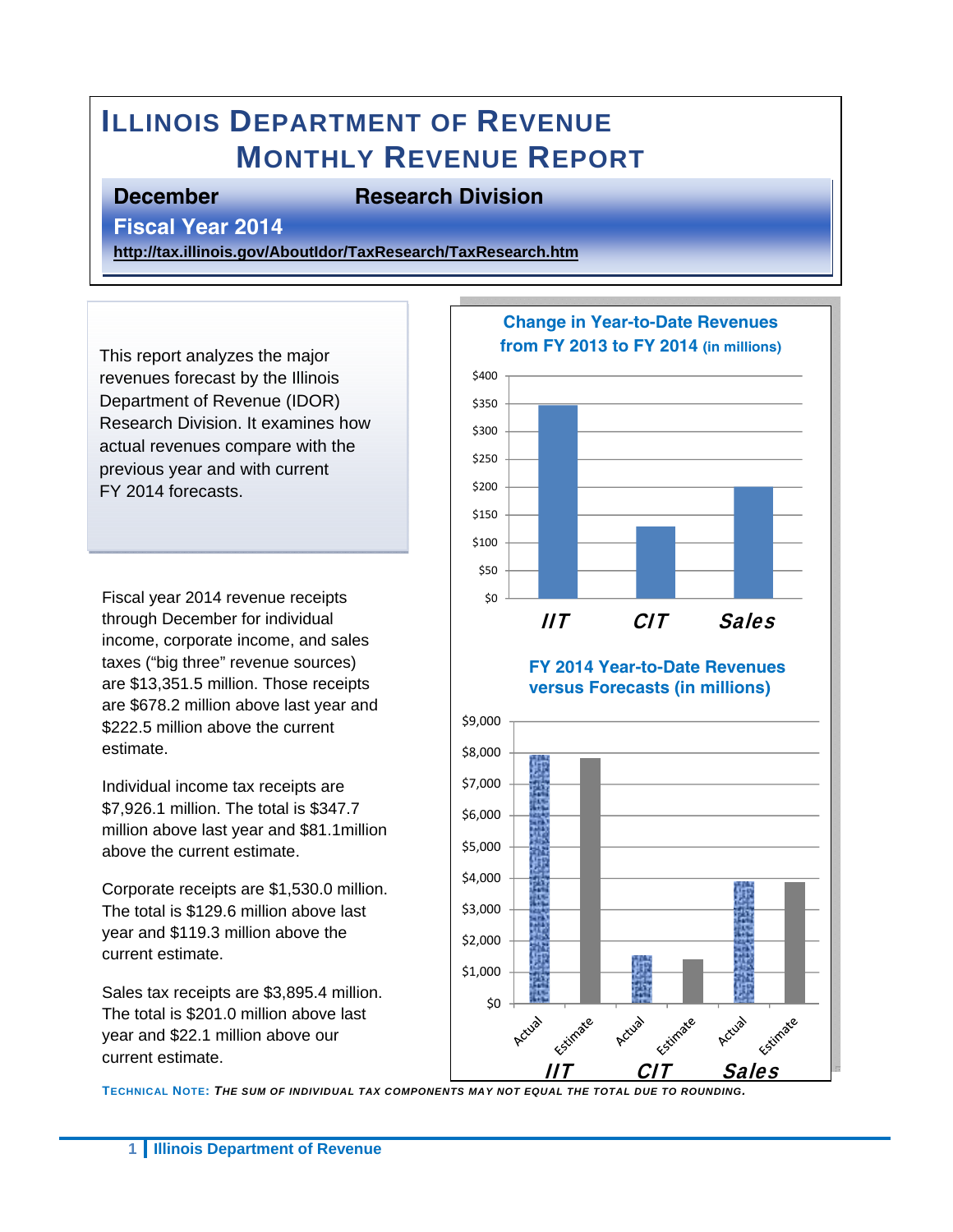## **ILLINOIS ECONOMIC INDICATORS**

#### **Economic Highlights:**

**U.S. real gross domestic product (GDP)** increased at a 4.1 percent annual rate in the third quarter of 2013 according to the latest Bureau of Economic Analysis (BEA) revision.<sup>1</sup> Private inventory investment, personal consumption expenditures and exports contributed to the increase. A significant share of the rise in real GDP is attributable to inventory accumulation. Reductions in Federal government spending suppressed growth in real GDP but to a lesser extent than prior quarters.

**The U.S unemployment rate** declined from 7.3 to 7.0 percent in November according to the latest Bureau of Labor Statistics news release.<sup>2</sup> Household survey data reports the labor force increased 0.3 percent in November, while employment increased 0.6 percent. In the year from November 2012 to 2013, employment has increased 0.8 percent (1.1 million jobs) while the size of the labor force has remained basically unchanged. Transportation and warehousing, health care employment, and manufacturing lead the decline in unemployment.

**The Illinois unemployment rate** decreased from 8.9 to 8.7 percent in November, but remains unchanged from a year ago. According to the establishment survey data, 60,000 jobs were added to the state economy in the last 12 months with the most significant gains coming in the professional and business services sector. Job gains in professional and business services have been largely temporary-help positions with lower average wages than permanent positions.

Illinois has added more than 281,000 jobs since the bottom of the jobs recession in January of 2010. The professional and business services sector was the largest contributor to job growth while the reductions in the government workforce placed a drag on employment with a decrease of more than 28,000 jobs since that date.

**The Illinois housing sector** exhibited significant growth during 2013. The sale prices year-on-year increase is 9.4 percent to November but continues to reside below pre-recession levels.<sup>3</sup> Housing starts increased almost 21 percent during fiscal year 2013 and are expected to increase nearly 19 percent in fiscal year 2014. Notwithstanding robust growth, the level of housing starts is less than half of its prerecession level.

 $\overline{a}$ 

<sup>1</sup> Bureau of Economic Analysis, News release December 20, 2013.

<sup>2</sup> Bureau of Labor Statistics, News release December 6, 2013.

 $3$  CoreLogic, "Home price index report" November 2013.

**<sup>2</sup> Illinois Department of Revenue**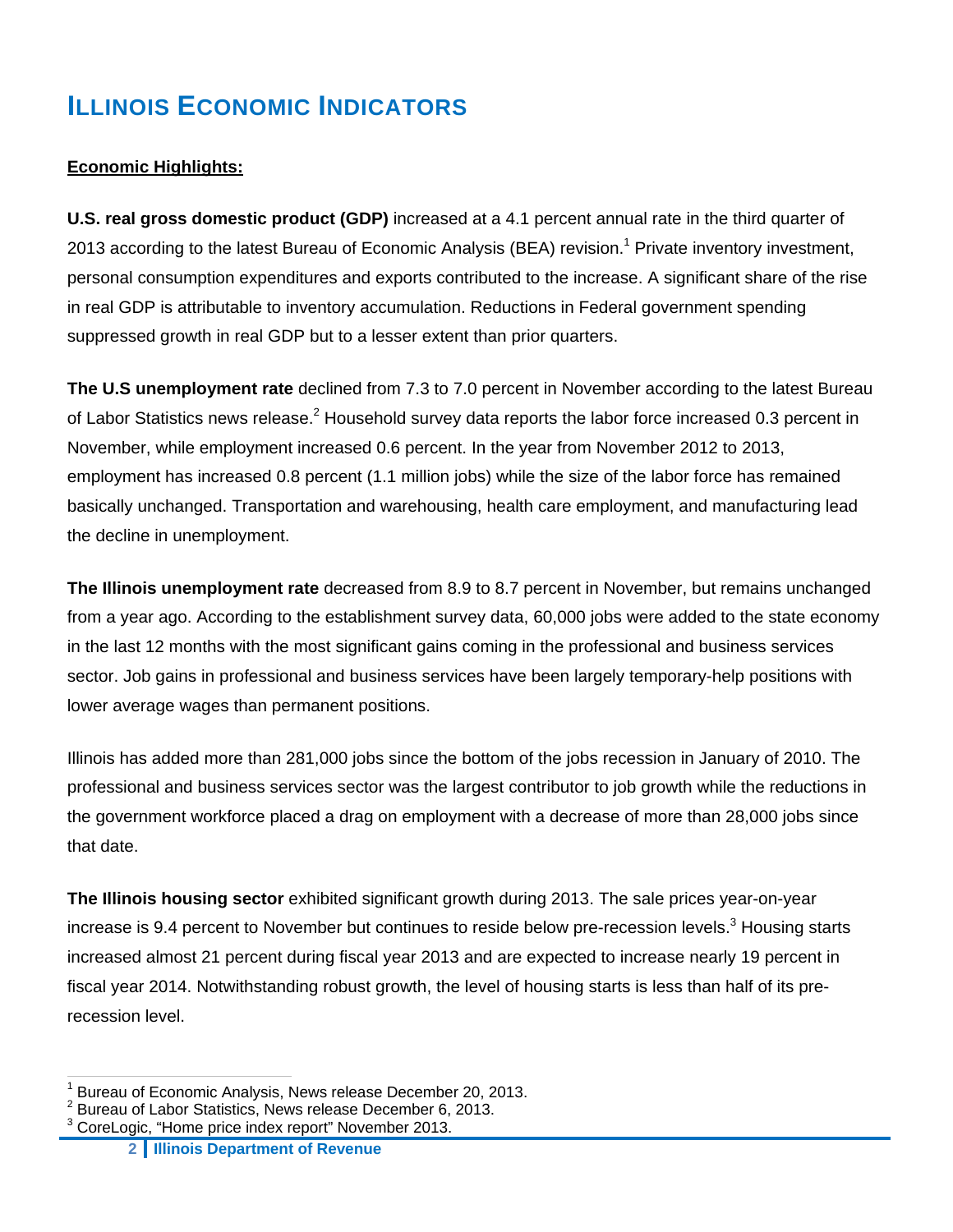| <b>U.S.</b>                      | November  | October   | November  | <b>Change from October</b> |         | Change from year ago |          |
|----------------------------------|-----------|-----------|-----------|----------------------------|---------|----------------------|----------|
| (Seasonally adjusted, thousands) | 2013      | 2013      | 2012      | <b>Number</b>              | Percent | <b>Number</b>        | Percent  |
| <b>Labor Force</b>               | 155,294   | 154,839   | 155,319   | 455                        | 0.3%    | $-25$                | 0.0%     |
| Employment                       | 144,386   | 143,568   | 143,277   | 818                        | 0.6%    | 1,109                | 0.8%     |
| <b>Unemployment</b>              | 10,907    | 11,272    | 12,042    | $-365$                     | $-3.2%$ | $-1,135$             | $-9.4%$  |
| <b>Unemployment Rate</b>         | 7.0       | 7.3       | 7.8       | $-0.3$                     | $-4.1%$ | $-0.8$               | $-10.3%$ |
| <b>Illinois</b>                  | November  | October   | November  | <b>Change from October</b> |         | Change from year ago |          |
| (Seasonally adjusted)            | 2013      | 2013      | 2012      | <b>Number</b>              | Percent | <b>Number</b>        | Percent  |
| <b>Labor Force</b>               | 6,523,200 | 6,519,500 | 6,610,900 | 3,700                      | 0.1%    | $-87,700$            | $-1.3%$  |
| <b>Employment</b>                | 5,955,700 | 5,940,200 | 6,035,700 | 15,500                     | 0.3%    | $-80,000$            | $-1.3%$  |
| <b>Unemployment</b>              | 567,500   | 579,300   | 575,200   | $-11,800$                  | $-2.0%$ | $-7,700$             | $-1.3%$  |
| <b>Unemployment Rate</b>         | 8.7       | 8.9       | 8.7       | $-0.2$                     | $-2.2%$ | 0.0                  | 0.0%     |

| Illinois wage and salary employment                                                                 |                 |           |           |               |                                                    |               |         |  |
|-----------------------------------------------------------------------------------------------------|-----------------|-----------|-----------|---------------|----------------------------------------------------|---------------|---------|--|
| <b>Industry Title</b>                                                                               | <b>November</b> | October   | November  |               | <b>Change from October</b><br>Change from year ago |               |         |  |
|                                                                                                     | 2013            | 2013      | 2012      | <b>Number</b> | Percent                                            | <b>Number</b> | Percent |  |
| <b>Total Nonfarm</b>                                                                                | 5,891,900       | 5,883,900 | 5,831,800 | 8,000         | 0.1%                                               | 60,100        | 1.0%    |  |
| <b>Mining</b>                                                                                       | 10,800          | 10,800    | 10,400    | $\mathbf 0$   | 0.0%                                               | 400           | 3.8%    |  |
| Construction                                                                                        | 194,400         | 198,500   | 189,800   | $-4,100$      | $-2.1%$                                            | 4,600         | 2.4%    |  |
| Manufacturing                                                                                       | 576,800         | 577,700   | 587,100   | $-900$        | $-0.2%$                                            | $-10,300$     | $-1.8%$ |  |
| Trade, Transportation, & Utilities                                                                  | 1,201,900       | 1,175,900 | 1,188,700 | 26,000        | 2.2%                                               | 13,200        | 1.1%    |  |
| Information                                                                                         | 99,900          | 99,300    | 99,300    | 600           | 0.6%                                               | 600           | 0.6%    |  |
| <b>Financial Activities</b><br><b>Professional and Business</b>                                     | 370,700         | 371,800   | 368,500   | $-1,100$      | $-0.3%$                                            | 2,200         | 0.6%    |  |
| <b>Services</b>                                                                                     | 907,700         | 916,600   | 881,800   | $-8,900$      | $-1.0%$                                            | 25,900        | 2.9%    |  |
| <b>Educational and Health Services</b>                                                              | 893,100         | 887,300   | 881,300   | 5,800         | 0.7%                                               | 11,800        | 1.3%    |  |
| Leisure and Hospitality                                                                             | 537,300         | 547,300   | 529,200   | $-10,000$     | $-1.8%$                                            | 8,100         | 1.5%    |  |
| <b>Other Services</b>                                                                               | 255,700         | 257,000   | 247,700   | $-1,300$      | $-0.5%$                                            | 8,000         | 3.2%    |  |
| Government                                                                                          | 843,600         | 841,700   | 848,000   | 1,900         | 0.2%                                               | $-4,400$      | $-0.5%$ |  |
| Source: Bureau of Labor Statistics, Illinois Department of Employment Security (Establishment data) |                 |           |           |               |                                                    |               |         |  |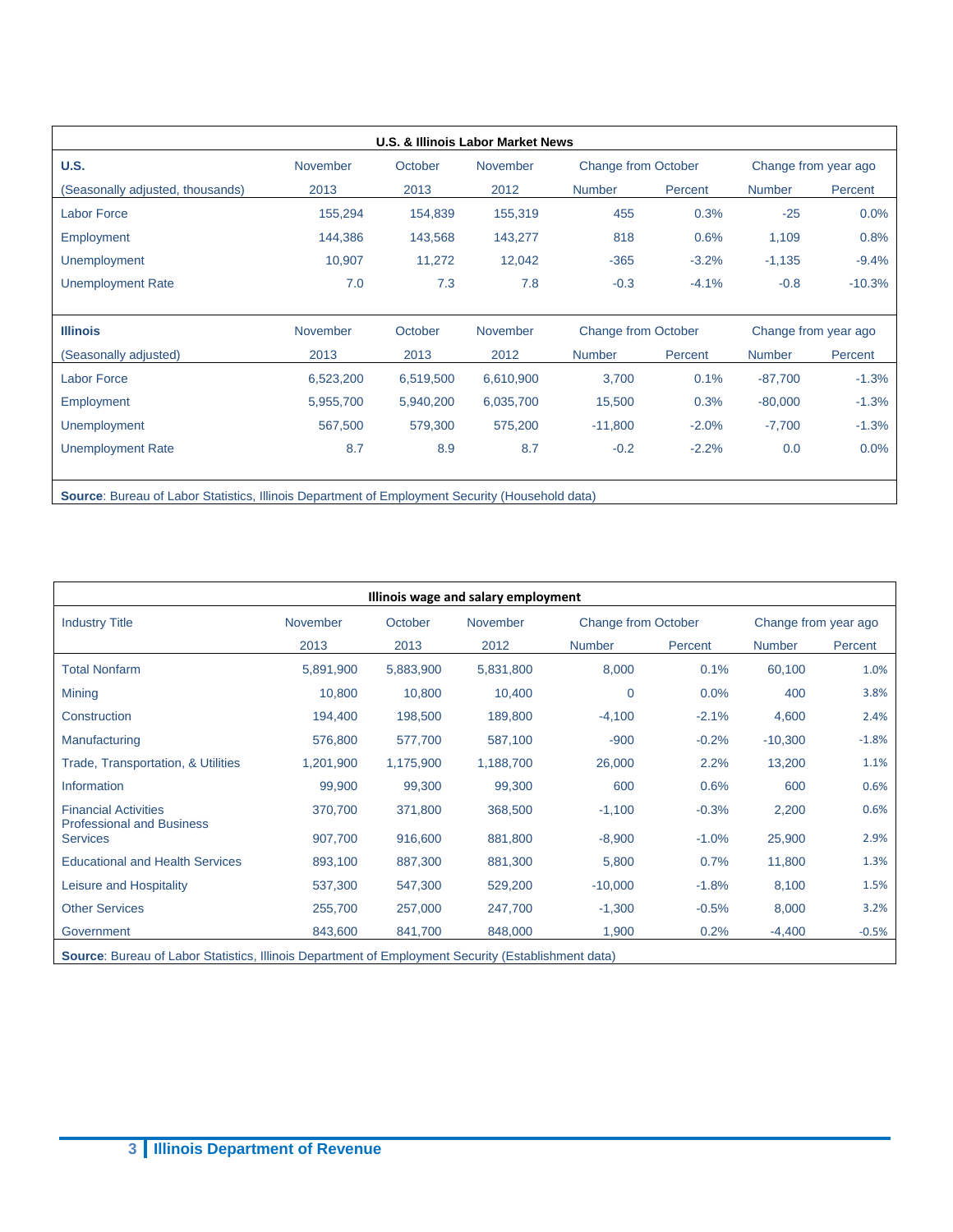#### **Individual Income Tax (IIT)**

During the second quarter of the fiscal year overall, IIT revenue was above target. Withholdings fell short of estimates while non-withholdings performed significantly better than expected. In sum, second quarter receipts are 1.1 percent below estimate, while year-to-date receipts are 1.0 percent above IDOR forecast and 0.7 percent above HR 389 estimate.

| Year-to-Date (\$ millions) |                        |               |              |  |  |  |  |  |
|----------------------------|------------------------|---------------|--------------|--|--|--|--|--|
| Actual                     | <b>IDOR Forecast</b>   | \$ Difference | % Difference |  |  |  |  |  |
| \$7,926.1                  | \$7,845.0              | \$81.1        | 1.0%         |  |  |  |  |  |
| Actual                     | <b>HR 389 Forecast</b> | \$ Difference | % Difference |  |  |  |  |  |
| \$7,926.1                  | \$7,867.1              | \$59.0        | 0.7%         |  |  |  |  |  |
| FY 2013                    | FY 2014                | \$ Difference | % Difference |  |  |  |  |  |
| \$7,578.4                  | \$7,926.1              | \$347.7       | 4.6%         |  |  |  |  |  |

**Withholding receipts (WIT):** Withholding receipts are 2.9 percent below forecast year-to-date and 2.8 percent above fiscal year 2013. Withholdings are low chiefly because of the large payments collected in December that were later receipted in early January. The processing lag artificially depressed the withholdings growth rate and is not a cause for concern.

Employment statistics show a gradual improvement in the level of employment. Some of the significant job gains are in the lower wage, temporary-help portion of the professional and business services sector. Other job gains in construction; trade transportation and utilities; and education and health services provide strong evidence for moderate withholding growth throughout the fiscal year.

**Non-withholding receipts (non-WIT):** Second quarter non-withholding receipts are 55 percent above the forecast. Year-to-date non-WIT is nearly 40 percent above forecast and almost 20 percent above last year's to date. Strong non-WIT growth is likely related growth in stock prices and related capital gains realization. In the addition to the strong estimated payments, final payments from taxpayers that filed for an extension came in 50 percent higher than expected during the month of October.

There has been no observable reduction in non-WIT payments associated with the accelerated asset sales which created last year's "April surprise." The Department will continue monitoring non-WIT payments throughout the year but any negative consequences of the "April surprise" will remain uncertain until the April 2014 final payments have been analyzed.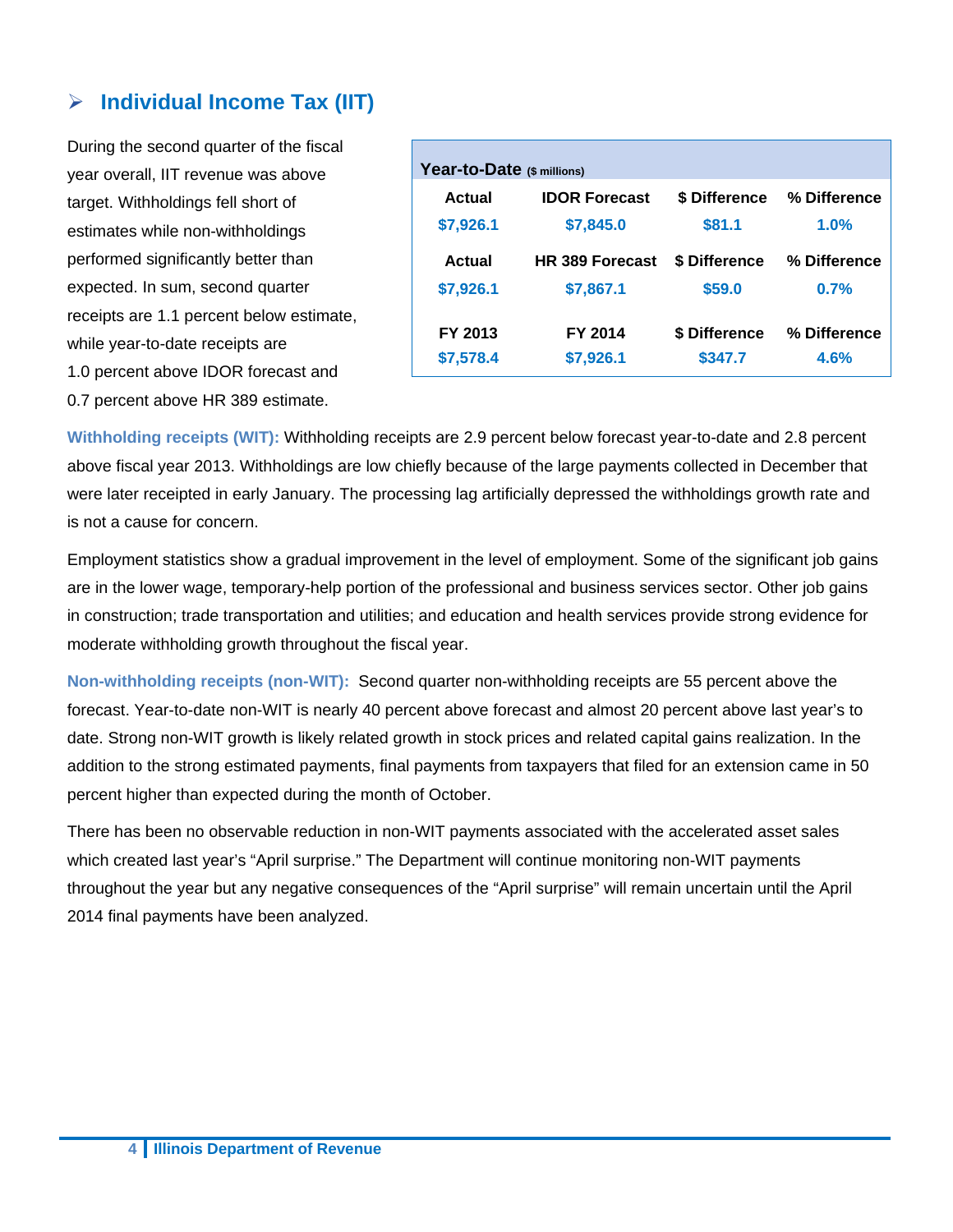#### Individual Income Tax (IIT) continued

| <b>Components Year-to-Date (\$ millions)</b> |               |                 |               |              |  |  |  |
|----------------------------------------------|---------------|-----------------|---------------|--------------|--|--|--|
|                                              | <b>Actual</b> | <b>Forecast</b> | \$ Difference | % Difference |  |  |  |
| Withholding                                  | \$6,915.7     | \$7,120.9       | $-$ \$205.2   | $-2.9%$      |  |  |  |
| Non-Withholding                              | \$1,010.4     | \$724.1         | \$286.2       | 39.5%        |  |  |  |
| Total                                        | \$7,926.1     | \$7,845.0       | \$81.1        | 1.0%         |  |  |  |
|                                              | FY 2013       | FY 2014         | \$ Difference | % Difference |  |  |  |
| Withholding                                  | \$6,730.6     | \$6,915.7       | \$185.2       | 2.8%         |  |  |  |
| Non-Withholding                              | \$847.8       | \$1,010.4       | \$162.5       | 19.2%        |  |  |  |
| <b>Total</b>                                 | \$7,578.4     | \$7,926.1       | \$347.7       | 4.6%         |  |  |  |

Payment totals match the Comptroller's receipts. Withholding and non-withholding (estimated and final) *payments are derived from IDOR collection data and in-transit fund data. Totals may not equal individual components due to rounding.*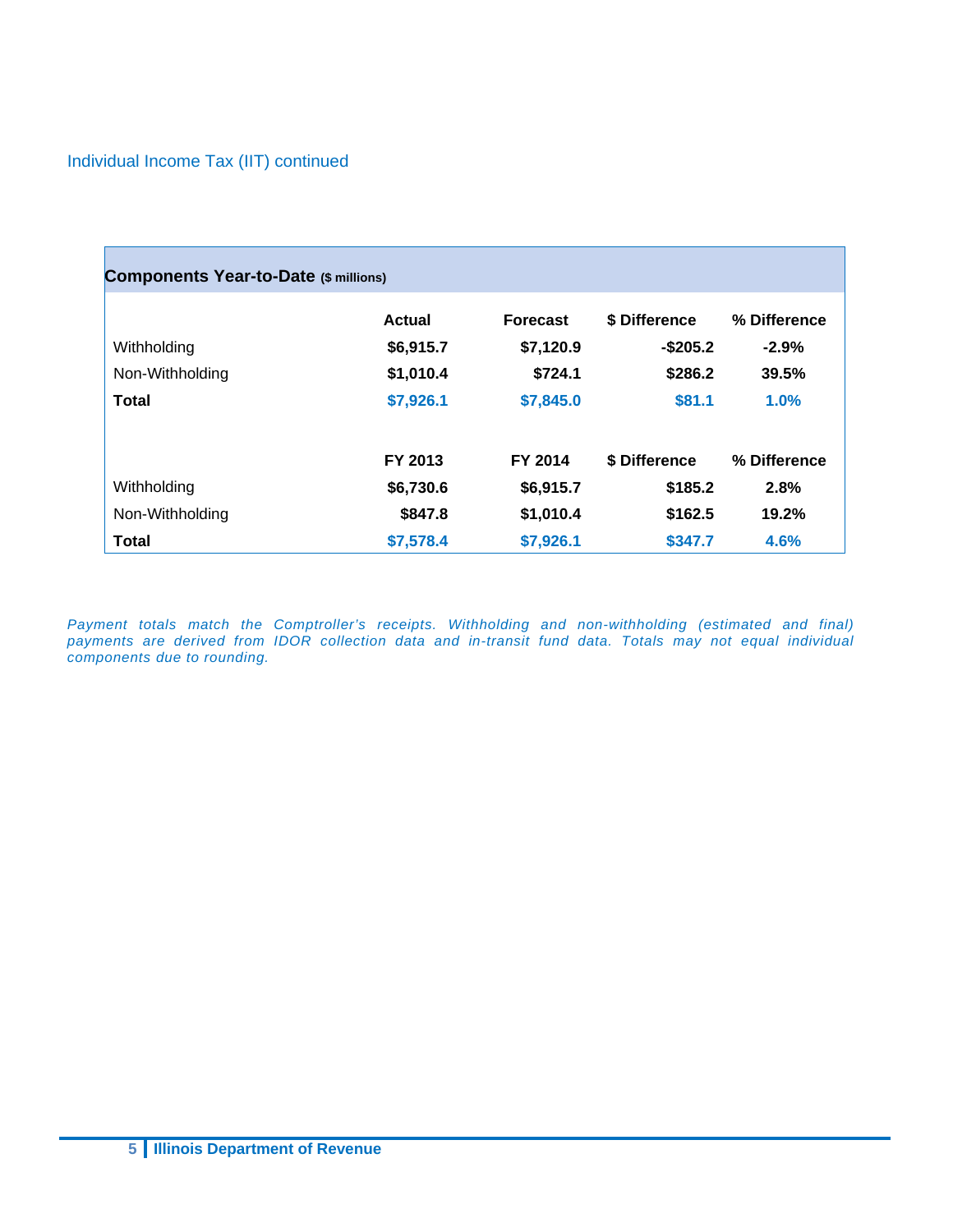### **Corporate Income Tax (CIT)**

Corporate income tax receipts are \$1,530.0 million fiscal year-to-date, 8.5 percent above IDOR's revised forecast and 22.5 percent above the HR 389 forecast. Compared with last fiscal year, gross receipts were up \$129.6 million, or 9.3 percent.

IDOR's fiscal year 2014 forecast has been revised up, from \$3,292 million to \$3,830 million, an increase of \$538

| Year-to-Date Comparison (\$ millions)                                                                                               |                      |                          |                      |  |  |  |  |  |  |
|-------------------------------------------------------------------------------------------------------------------------------------|----------------------|--------------------------|----------------------|--|--|--|--|--|--|
| Actual                                                                                                                              | <b>IDOR Forecast</b> | \$ Difference            | % Difference         |  |  |  |  |  |  |
| \$1,530.0                                                                                                                           | \$1,410.7            | \$119.3                  | 8.5%                 |  |  |  |  |  |  |
| Actual                                                                                                                              | HR 389 Forecast*     | \$ Difference            | % Difference         |  |  |  |  |  |  |
| \$1,530.0                                                                                                                           | \$1,249.0            | \$281.0                  | 22.5%                |  |  |  |  |  |  |
| FY 2013<br>\$1,400.5                                                                                                                | FY 2014<br>\$1,530.0 | \$ Difference<br>\$129.6 | % Difference<br>9.3% |  |  |  |  |  |  |
| *Gross CIT receipts calculated for comparison using the 13.4 percent<br>refund rate. The HR 389 forecast is \$2,937 net of refunds. |                      |                          |                      |  |  |  |  |  |  |

million. The revision is due to stronger-than-expected performance in fiscal year 2013 that has continued into fiscal year 2014. Fiscal year 2013 receipts finished the year at \$3,679.1 million, well above the original forecast of \$3,088 million. Continuing this growth, fiscal year 2014 receipts through December are 9.3 percent (\$129 million) above the same period in fiscal year 2013.

Underlying this growth has been stronger corporate profits. IHS Global Insight (IHS) has revised its corporate profits forecasts for FY 2014 upwards, from a forecast that was essentially flat last year, to 6.2 percent growth in its most recent forecast. The upward revisions to corporate profits forecasts are being driven by stronger-thanexpected national profits data from the Bureau of Economic Analysis, as well as an improved outlook for GDP growth.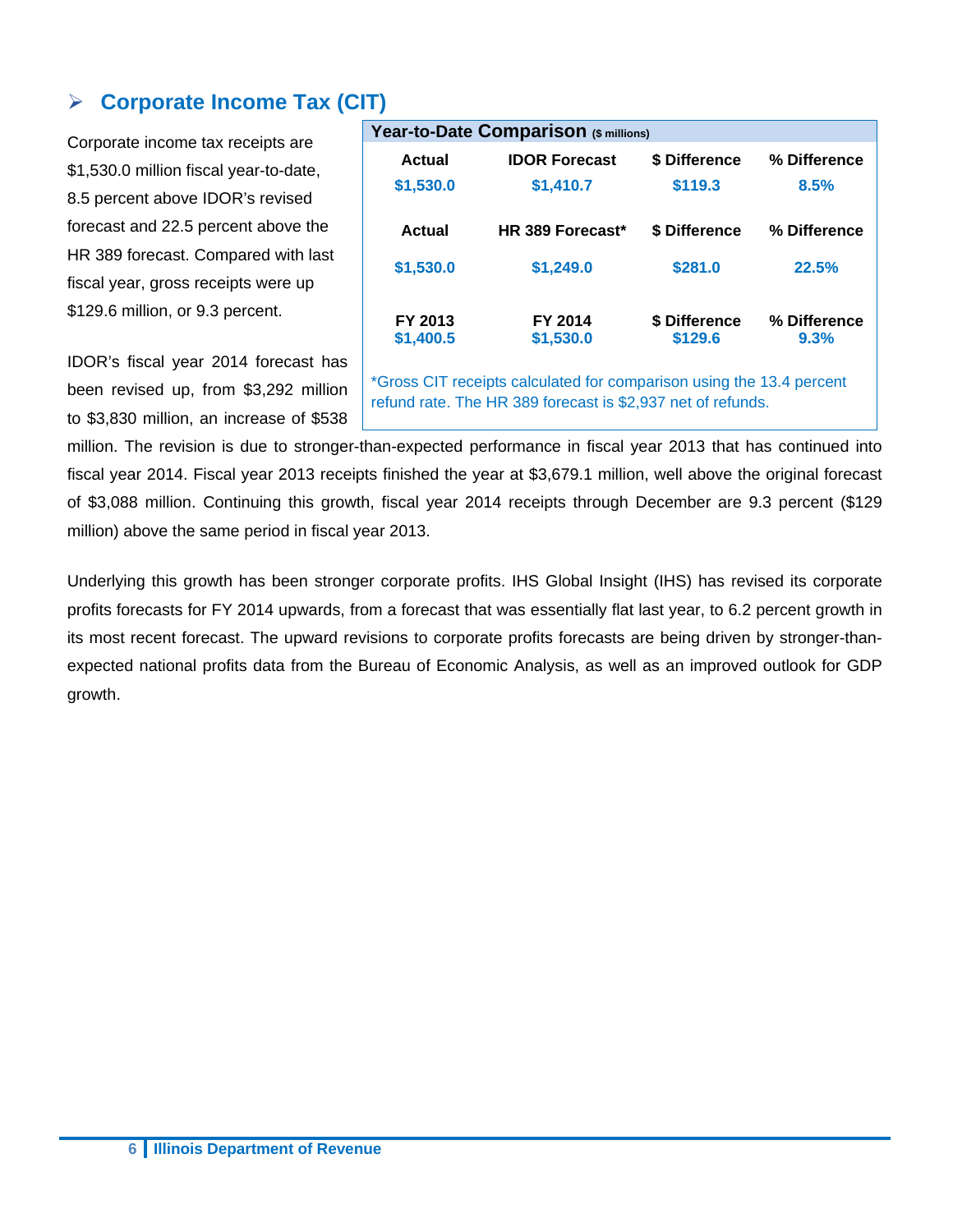#### **Sales & Use Tax**

Sales and use tax receipts for the first half of fiscal year 2014 increased 5.4 percent over the same period last year. Some of this growth was due to revenue generated during fiscal year 2013 but not realized until 2014 because of accounting procedures. This shift helped boost first quarter growth to 7.7 percent. Second quarter growth of 3.3 percent was not affected by the shift and so is a better indicator of the underlying taxable economic activity.

|           | Year-to-Date Comparison (\$ millions) |               |              |  |  |  |  |
|-----------|---------------------------------------|---------------|--------------|--|--|--|--|
| Actual    | <b>IDOR Forecast</b>                  | \$ Difference | % Difference |  |  |  |  |
| \$3,895.4 | \$3,873.3                             | \$22.1        | 0.6%         |  |  |  |  |
| Actual    | <b>HR 389 Forecast</b>                | \$ Difference | % Difference |  |  |  |  |
| \$3,895.4 | \$3,691.1                             | \$204.3       | 5.5%         |  |  |  |  |
| FY 2013   | FY 2014                               | \$ Difference | % Difference |  |  |  |  |
| \$3,694.3 | \$3,895.4                             | \$201.0       | 5.4%         |  |  |  |  |

In early October, in light of the aforementioned revenue shift and better-than-expected taxable spending, IDOR increased its fiscal year 2014 forecast of sales and use tax to \$7,610 million, or 3.5 percent growth over fiscal year 2013. Since then, receipts have been right on forecast, posting a positive year-to-date deviation of just 0.6 percent.

Sales and use tax receipts for the first half of fiscal year 2014 were 5.5 percent above the year-to-date forecast in HR 389.

December 2013 sales and use tax receipts, comprised mostly of receipts from sales that occurred in November, increased 5.6 percent over December 2012. This result was a bit higher than our forecast for the month and is encouraging since the post-Thanksgiving shopping weekend spilled into December this year but not last year. For anyone looking for the revenue impact of December's holiday shopping, you will have to wait until February, when the January report is issued. Due to tax return filing schedules, there generally is a one-month lag between when a sale occurs and when IDOR receives the tax from that particular sale. Hence, sales that occurred in December will affect January receipts. It's also worth noting that gift cards are not taxed until they are redeemed. This has the effect of delaying the tax impact of

some holiday spending by shifting it into January (and thus into February receipts) or later.

| Year-to-Date Comparison (\$ millions)                                        |           |           |               |              |  |  |  |
|------------------------------------------------------------------------------|-----------|-----------|---------------|--------------|--|--|--|
|                                                                              | FY 2013   | FY 2014   | \$ Difference | % Difference |  |  |  |
| <b>Vehicles</b>                                                              | \$512.7   | \$565.1   | \$52.4        | 10.2%        |  |  |  |
| Motor fuel*                                                                  | \$390.0   | \$380.8   | $-$9.2$       | $-2.3%$      |  |  |  |
| All else                                                                     | \$2,791.6 | \$2,949.4 | \$157.8       | 5.7%         |  |  |  |
| Total                                                                        | \$3,694.3 | \$3,895.4 | \$201.0       | 5.4%         |  |  |  |
| *Estimated. IDOR does not have actual data on sales/use tax from motor fuel. |           |           |               |              |  |  |  |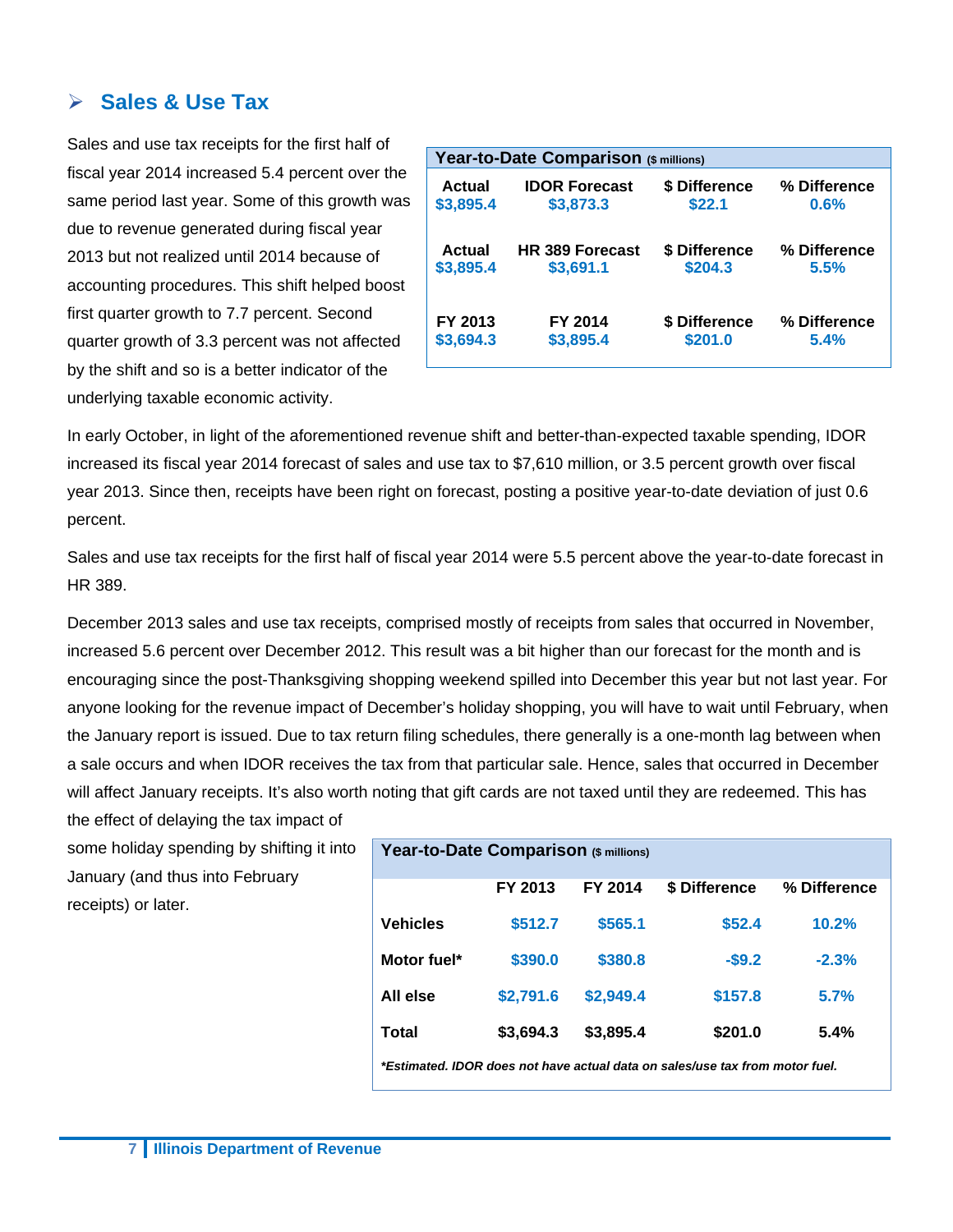#### **Public Utilities Taxes**

**Public Utility Taxes –** Public utility tax receipts into the General Revenue Fund are \$468.1 million fiscal year-todate, 2.8 percent below IDOR's revised forecast and 6.3 percent below the HR 389 forecast. Telecommunications Excise Tax revenues were revised down, while Natural Gas Tax revenues were revised up. Overall, the Public Utilities forecast was revised down from \$1,079 million to \$1,006 million, for reasons discussed below. Compared with the prior year, public utility tax receipts into the General Revenue Fund decreased \$14.7 million due to the decline in the Telecommunications Excise Tax.

**Telecommunications** – Telecommunication Excise Tax revenues were revised significantly downward, from \$511 million to \$430 million. The forecast was revised down because the revenue base declined faster than anticipated in FY 2013, and also to account for refunds due to taxpayers' overpayments in prior years. Taxpayers collected tax in prior years on telecommunications charges that were not taxable under Illinois law. The Illinois Department of Revenue plans to issue credit memos for the overpayments during fiscal year 2014, with an estimated General Revenue Fund impact of \$35 million.

**Electricity –** Electricity excise tax receipts were \$200.8 million, below the IDOR forecast of \$218.8 for the quarter. It is unclear at this moment why Electricity is deviating from the forecast.

**Year-to-Date Comparison (\$ millions)** 

**Natural Gas –** Natural gas tax receipts were revised up, from \$160 million to \$167 million, to reflect strong performance year-to-date. Receipts fiscal year-to-date are 47.7 percent above the same period last fiscal year, a

reflection of the unusually warm spring and summer experienced during 2012. This abnormal weather caused an accumulation of credit carryforwards among utilities, leading to weak receipts during the first half of fiscal year 2013, as credits were applied to liabilities. With the return of more normal weather conditions, receipts have rebounded.

| rear-to-Date Companison (\$ millions) |                          |                                  |                             |                         |
|---------------------------------------|--------------------------|----------------------------------|-----------------------------|-------------------------|
| Telecommunications                    | <b>Actual</b><br>\$225.8 | <b>IDOR Forecast</b><br>\$222.9  | \$ Difference<br>\$2.9      | % Difference<br>1.3%    |
| Electricity                           | \$200.8                  | \$218.8                          | $-$18.0$                    | $-8.2%$                 |
| Natural gas                           | \$41.4                   | \$39.9                           | \$1.5                       | 3.8%                    |
| <b>Total</b>                          | \$468.1                  | \$481.7                          | $-$13.6$                    | $-2.8%$                 |
|                                       | <b>Actual</b>            | <b>HR 389</b><br><b>Forecast</b> | \$ Difference               | % Difference            |
| <b>Public Utility Taxes</b>           | \$468.1                  | \$499.7                          | $-$ \$31.7                  | $-6.3%$                 |
| Telecommunications                    | FY 2013<br>\$248.5       | FY 2014<br>\$225.8               | \$ Difference<br>$-$ \$22.7 | % Difference<br>$-9.1%$ |
| Electricity                           | \$206.2                  | \$200.8                          | $-$ \$5.4                   | $-2.6%$                 |
| Natural gas                           | \$28.0                   | \$41.4                           | \$13.4                      | 47.7%                   |
|                                       |                          |                                  |                             |                         |
| <b>Total</b>                          | \$482.8                  | \$468.1                          | $-$14.7$                    | $-3.15%$                |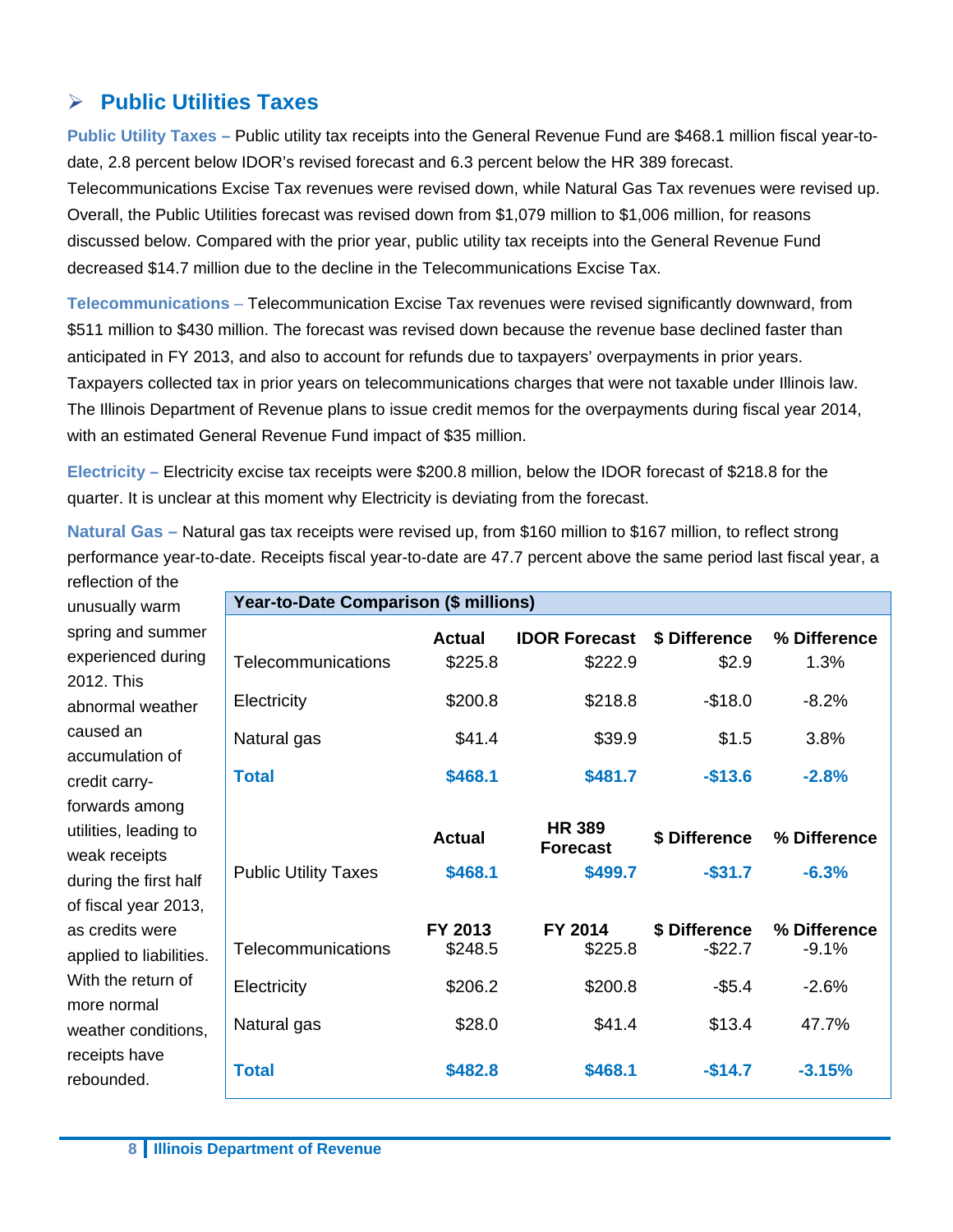#### **Cigarette Taxes**

Actual receipts continue to exceed expectations, coming in at 3.6 percent above estimate. So far this year, receipts have come in 19.6 percent above the first half of last fiscal year. This gap in year-over-year comparisons will continue to narrow as the affect of the stockpiling that

| Year-to-Date (\$ millions) | *Includes the General Revenue Fund |                            |                         |                       |  |  |
|----------------------------|------------------------------------|----------------------------|-------------------------|-----------------------|--|--|
| All Funds*                 | Actual<br>\$432.8                  | <b>Estimate</b><br>\$417.7 | \$ Difference<br>\$15.1 | % Difference<br>3.6%  |  |  |
| General Revenue Fund       | \$176.8                            | \$177.5                    | $-$0.7$                 | $-0.4%$               |  |  |
| All Funds*                 | FY 2013<br>\$362.0                 | FY 2014<br>\$432.8         | \$ Difference<br>\$70.8 | % Difference<br>19.6% |  |  |
| General Revenue Fund       | \$175.7                            | \$176.8                    | \$1.1                   | 0.6%                  |  |  |

impacted fiscal year 2013 diminishes in the second half of that year.

#### **Tobacco Products Tax**

At the end of the second quarter, Tobacco Products Tax receipts came in almost 10 percent below the current yearto-date estimate for fiscal year 2014. The reason for this difference is still being investigated. However, it may be due to a larger than anticipated impact from the change that occurred last fiscal year when the tax rate for moist snuff was shifted from the 36 percent rate to \$0.30 per

| Year-to-Date (\$ millions) |                 |               |              |  |  |  |  |  |
|----------------------------|-----------------|---------------|--------------|--|--|--|--|--|
| Actual                     | <b>Estimate</b> | \$ Difference | % Difference |  |  |  |  |  |
| \$18.9                     | \$19.6          | $-$0.7$       | $-3.6%$      |  |  |  |  |  |
| FY 2013                    | FY 2014         | \$ Difference | % Difference |  |  |  |  |  |
| \$24.4                     | \$18.9          | $-55.5$       | $-22.5%$     |  |  |  |  |  |

ounce rate. Due to the consistent underperformance of this tax, the current fiscal year estimate has been revised downward to \$38 million. The December monthly table and the table included here reflect this revised estimate. Based on this revision, Tobacco Products Tax receipts are now only 3.6 percent below the year-to-date estimate and 22.5 percent below receipts received last fiscal year. This significant difference in the year-over-year comparison is due to the timing of tax rate changes in fiscal year 2013. The first half of that year is the period in which all tobacco products were taxed at the higher 36 percent rate, but before the change in rate for moist snuff to \$0.30 per ounce.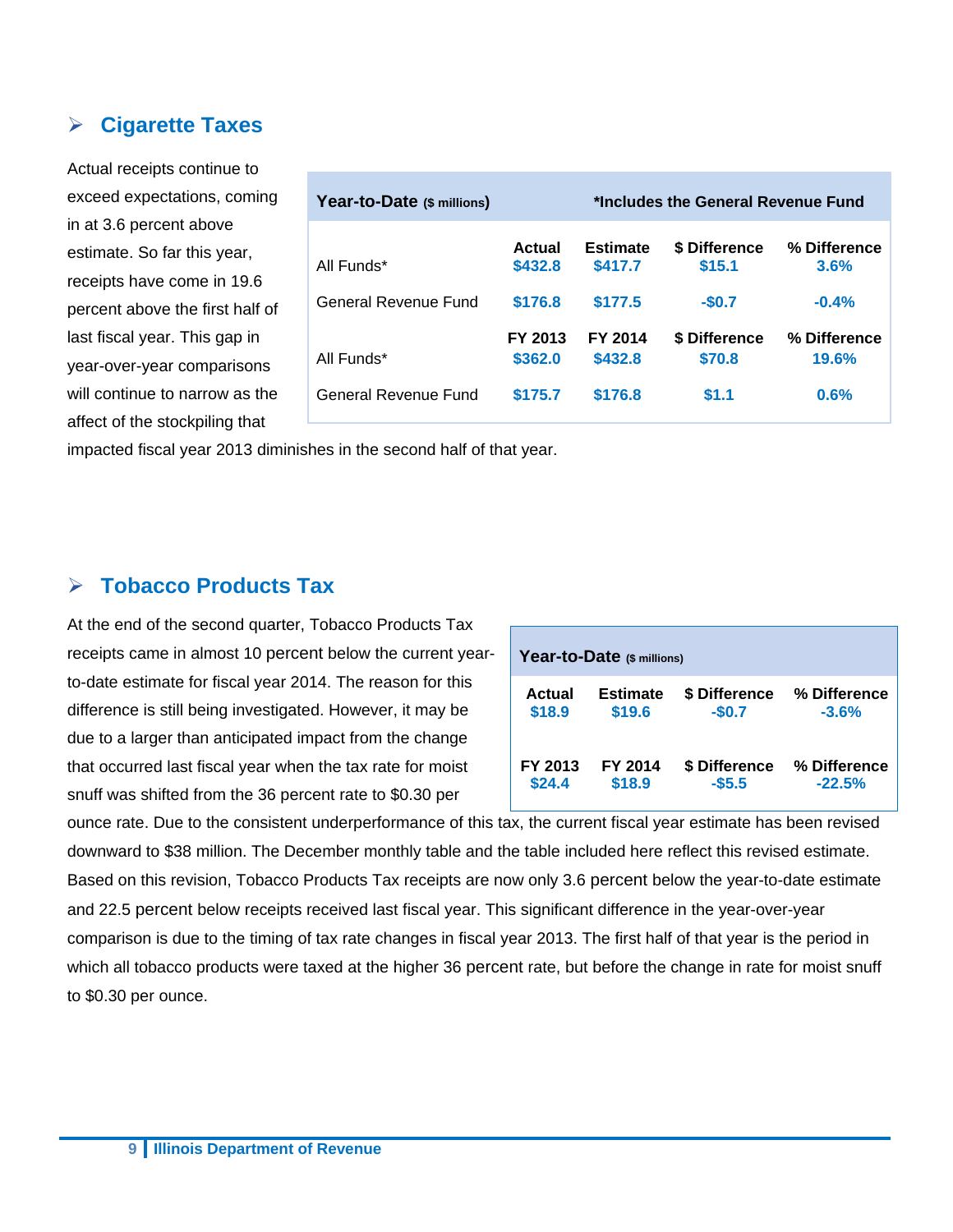#### **Estate Tax**

Gross All Funds estate tax receipts for the first six months greatly exceeded expectations, declining only 16.8 percent from \$165.3 million in the same period a year ago to \$137.5 million. Compared with forecasts, these receipts were 52.8 percent higher than

#### **Year-to-Date Comparison (\$ millions) All Funds General Revenue Actual \$137.5 \$129.3 IDOR Forecast \$90.0 \$84.6 \$ Difference \$47.5 \$44.7 % Difference 52.8% 52.8% Actual HR 389 Forecast \$ Difference % Difference All Funds General Revenue \$137.5 \$129.3 \$111.7 \$105.0 \$25.8 \$24.3 23.1% 23.1% FY 2013 FY 2014 \$ Difference % Difference All Funds General Revenue \$165.3 \$157.8 \$137.5 \$129.3 -\$27.8 -\$28.5 -16.8% -18.1%**

IDOR's forecast and 23.1 percent higher than the current budget set by HR 389.

Revenue in the first quarter was actually below the budgeted amount by 12.9 percent. Then, in the second quarter of fiscal year 2014, a small number of large estates unexpectedly remitted \$45.7 million of estate tax payments, moderating the anticipated decrease caused by higher exemptions and one-time payments of \$41.8 million that occurred in July 2012 as a result of P.A.097-0732.

Excluding this one-time revenue of \$41.8 million in fiscal year 2013 and \$45.7 million in fiscal year 2014, actual receipts in the first six months of fiscal year 2014 represent a decrease of \$31.6 million or 25.6 percent below the same period last fiscal year. The first six months of fiscal year 2013 mostly reflect payments for estates that were settled for individuals who died in 2011 and 2012 when the exemptions were \$2.0 million and \$3.5 million respectively. Estate tax payments in the first six months of fiscal year 2014 were mostly for estates that were settled for individuals who died in 2012 and 2013 with exemptions of \$3.5 million and \$4 million respectively. The increased exemption amount has reduced both the number of taxed estates and the tax basis for those estates that do get taxed, resulting in lower estate tax revenue.

With the unanticipated bump of \$45.7 million in the first six months, estate tax receipts are likely to exceed the budgeted level of \$223.4 million established by HR 389 for fiscal year 2014.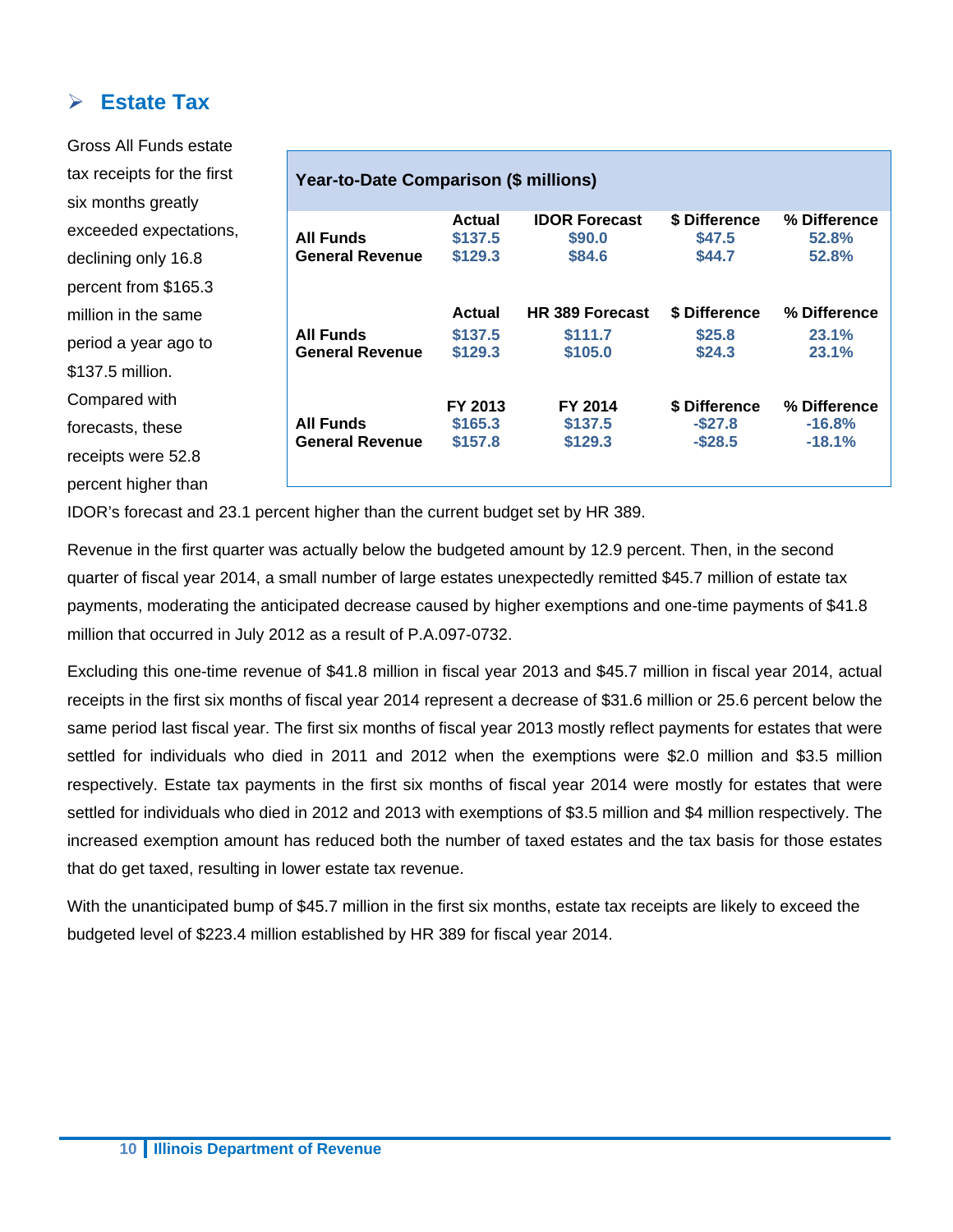#### **Liquor Tax**

Year-to-date General Revenue Fund receipts were 0.6 percent below the same period last fiscal year, 2.6 percent below IDOR's year-to-date forecast, and 0.7 percent below the year-to-date forecast in HR 389. With tax return reporting now complete for fiscal year 2013, we can examine the composition of taxable product for the year. Hard liquor generated 55 percent of liquor tax revenue, beer and cider together generated 29 **Year-to-Date (\$ millions) \*Includes General Revenue Fund Actual IDOR Forecast \$ Difference % Difference**  All Funds\* **\$144.6 \$148.3 -\$3.7 -2.6%**  General Revenue Fund \$85.2 \$87.4 - \$2.2 - 2.6% **Actual HR 389 Forecast \$ Difference % Difference**  General Revenue Fund **\$85.2 \$85.8 -\$0.6 -0.7%**  **FY 2013 FY 2014 \$ Difference % Difference**  All Funds**\* \$145.6 \$144.6 -\$0.9 -0.6%**  General Revenue Fund \$85.7 \$85.2 -\$0.5 -0.6%

percent, and wine generated 16 percent. Note that these shares apply only to General Revenue Fund receipts (*i.e.*, they exclude receipts earmarked for the Capital Projects Fund).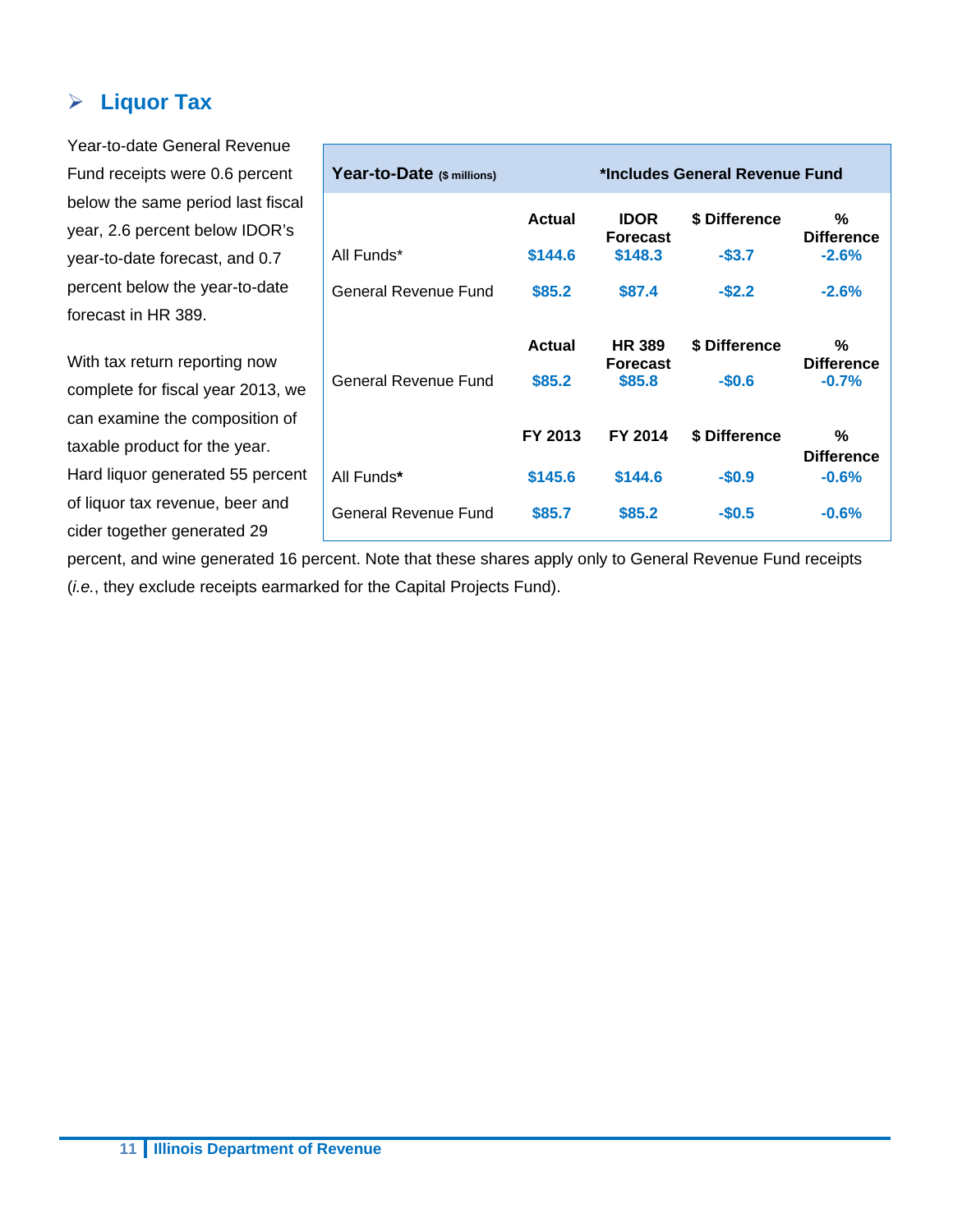## **Hotel Operators' Occupation Tax (HOOT)**

Receipts for all funds came in 3.4 percent above forecast and 4.3 percent above the first half of last fiscal year. As expected, the accounting change explained in last quarter's report continues to impact the year-over-year comparison of GRF receipts.

| Year-to-Date (\$ millions) |                    |                            | *Includes the General Revenue Fund |                      |
|----------------------------|--------------------|----------------------------|------------------------------------|----------------------|
| All Funds*                 | Actual<br>\$136.9  | <b>Estimate</b><br>\$132.4 | \$ Difference<br>\$4.5             | % Difference<br>3.4% |
| General Revenue Fund       | \$15.6             | \$13.9                     | \$1.7                              | 12.2%                |
| All Funds*                 | FY 2013<br>\$131.2 | FY 2014<br>\$136.9         | \$ Difference<br>\$5.7             | % Difference<br>4.3% |
| General Revenue Fund       | \$20.6             | \$15.6                     | $-$ \$5.0                          | $-24.3%$             |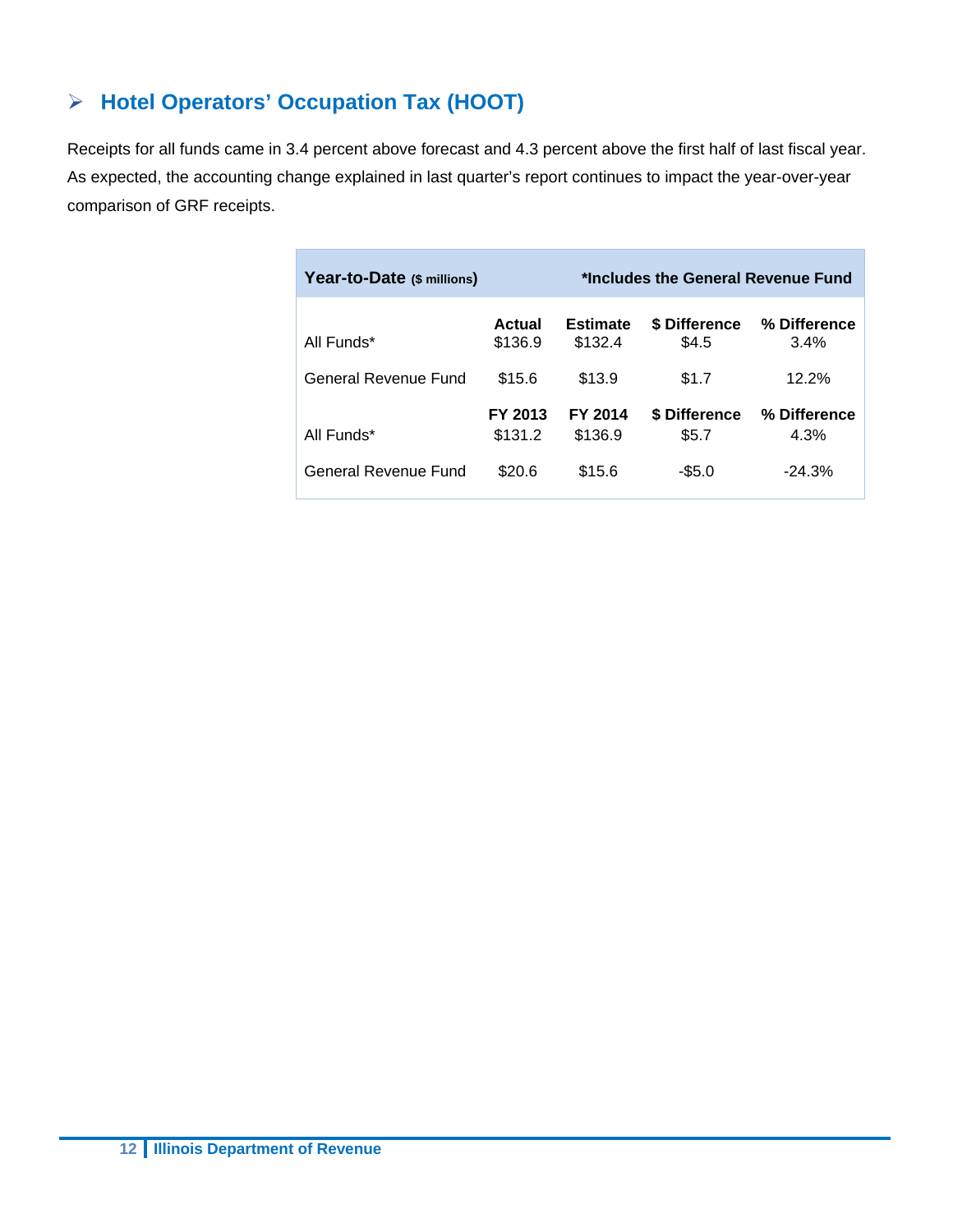#### **Motor Fuel Taxes**

| <b>Regular MFT</b><br>Year-to-Date (\$ millions) |                 |               | Year-to-Date (\$ millions) | <b>IFTA</b> |                 |               |              |
|--------------------------------------------------|-----------------|---------------|----------------------------|-------------|-----------------|---------------|--------------|
| Actual                                           | <b>Forecast</b> | \$ Difference | % Difference               | Actual      | <b>Forecast</b> | \$ Difference | % Difference |
| \$584.8                                          | \$574.2         | \$10.7        | 1.9%                       | \$38.2      | \$34.6          | \$3.7         | 10.7%        |
| FY 2013                                          | FY 2014         | \$ Difference | % Difference               | FY 2013     | FY 2014         | \$ Difference | % Difference |
| \$578.2                                          | \$584.8         | \$6.7         | 1.2%                       | \$36.4      | \$38.2          | \$1.8         | 5.0%         |

| Year-to-Date (\$ millions) |                 | UST           |              |  |  |  |
|----------------------------|-----------------|---------------|--------------|--|--|--|
| Actual                     | <b>Forecast</b> | \$ Difference | % Difference |  |  |  |
| \$36.2                     | \$34.4          | \$1.7         | 5.1%         |  |  |  |
| FY 2013                    | FY 2014         | \$ Difference | % Difference |  |  |  |
| \$35.0                     | \$36.2          | \$1.2         | 3.4%         |  |  |  |

Combined motor fuel tax receipts (regular MFT, IFTA, and UST) year to date were 1.5 percent (\$9.7 million) above the same period last fiscal year and 2.5 percent (\$16.1 million) above IDOR's year-to-date forecast.

#### **Real Estate Transfer Tax (RETT)**

Fiscal year 2014 RETT receipts estimate of \$46 million is being revised upward to \$60 million. RETT receipts for fiscal year 2013 finished 28.6 percent higher than fiscal year 2012. Fiscal year 2014 receipts are running almost 25 percent ahead of fiscal year 2013. Year-to-date RETT receipts are running just below the revised forecast.

| Year-to-Date (\$ millions) |                                |               |              |  |  |  |  |  |  |  |
|----------------------------|--------------------------------|---------------|--------------|--|--|--|--|--|--|--|
| Actual                     | <b>IDOR</b><br><b>Forecast</b> | \$ Difference | % Difference |  |  |  |  |  |  |  |
| \$29.1                     | \$29.2                         | $-$0.1$       | $-0.3%$      |  |  |  |  |  |  |  |
| FY 2013                    | FY 2014                        | \$ Difference | % Difference |  |  |  |  |  |  |  |
| \$23.3                     | \$29.1                         | \$5.8         | 24.9%        |  |  |  |  |  |  |  |

Recent housing data from CoreLogic, a data and analytics company, continues to show recovery in the Illinois housing market. The November 2013 Home Price Index Report reported that the real estate market in Illinois has experienced a year-over-year price increase of 9.4 percent for all residential sales in November 2013 but is still 24.5 percent below its 2006 peak. Also, Illinois is making headway in reducing its inventory of foreclosed homes. The inventory of foreclosed homes in Illinois dropped from 5.1 percent in August of 2011 to 3.0 percent in November 2013. However, it is still higher than the pre-housing crises figure of 0.6 percent.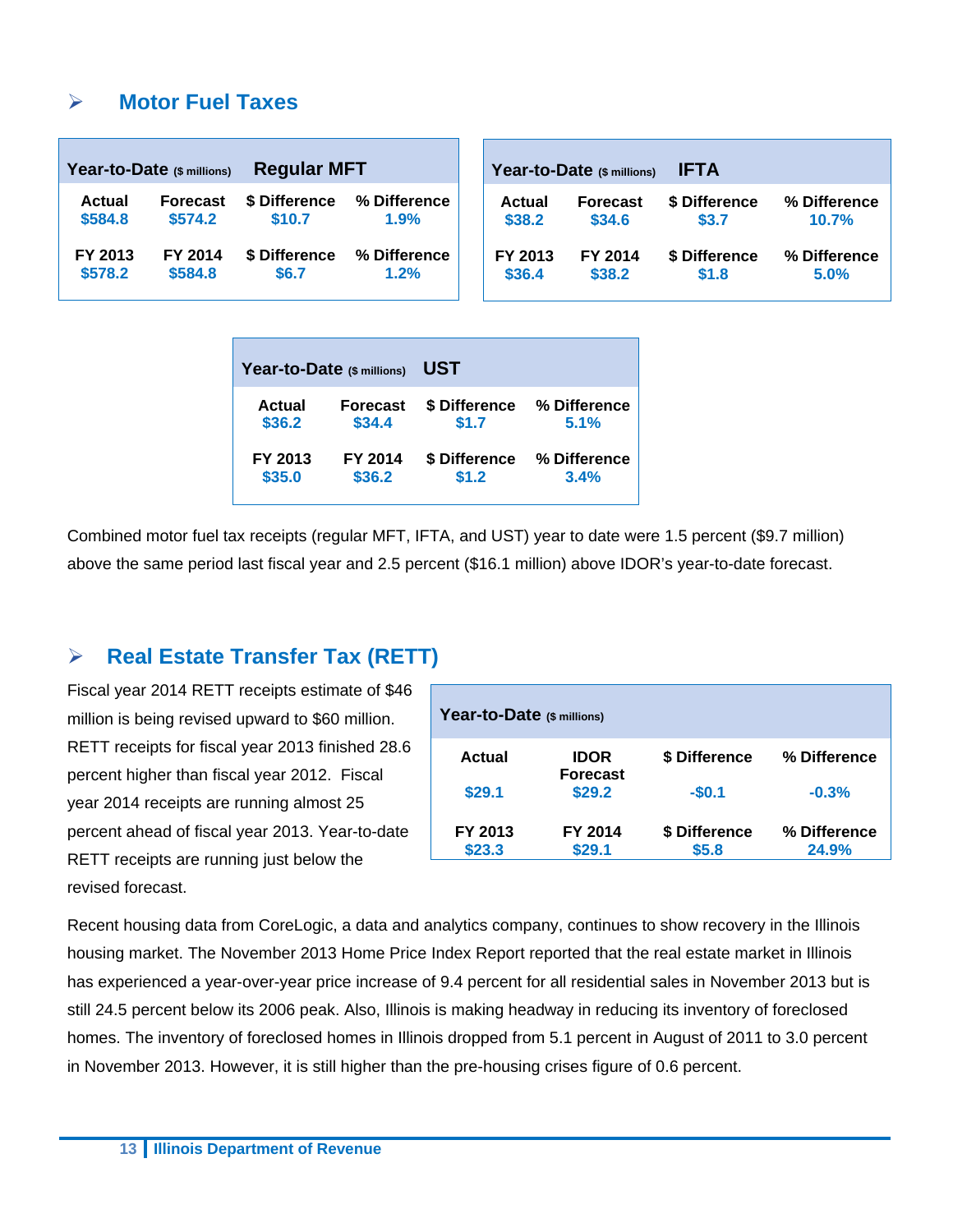| Illinois Department of Revenue, Research Division             |                           |                                                     |                                                     |  |  |  |  |
|---------------------------------------------------------------|---------------------------|-----------------------------------------------------|-----------------------------------------------------|--|--|--|--|
| Director of Research: Hans Zigmund                            | <b>Research Analysts:</b> | <b>Andy Chupick</b><br>Patrick Heath<br>John Horbas | Joanna Koh<br>Michael Pijan<br><b>Hector Vielma</b> |  |  |  |  |
| http://tax.illinois.gov/AboutIdor/TaxResearch/TaxResearch.htm |                           |                                                     |                                                     |  |  |  |  |

**14 Illinois Department of Revenue**